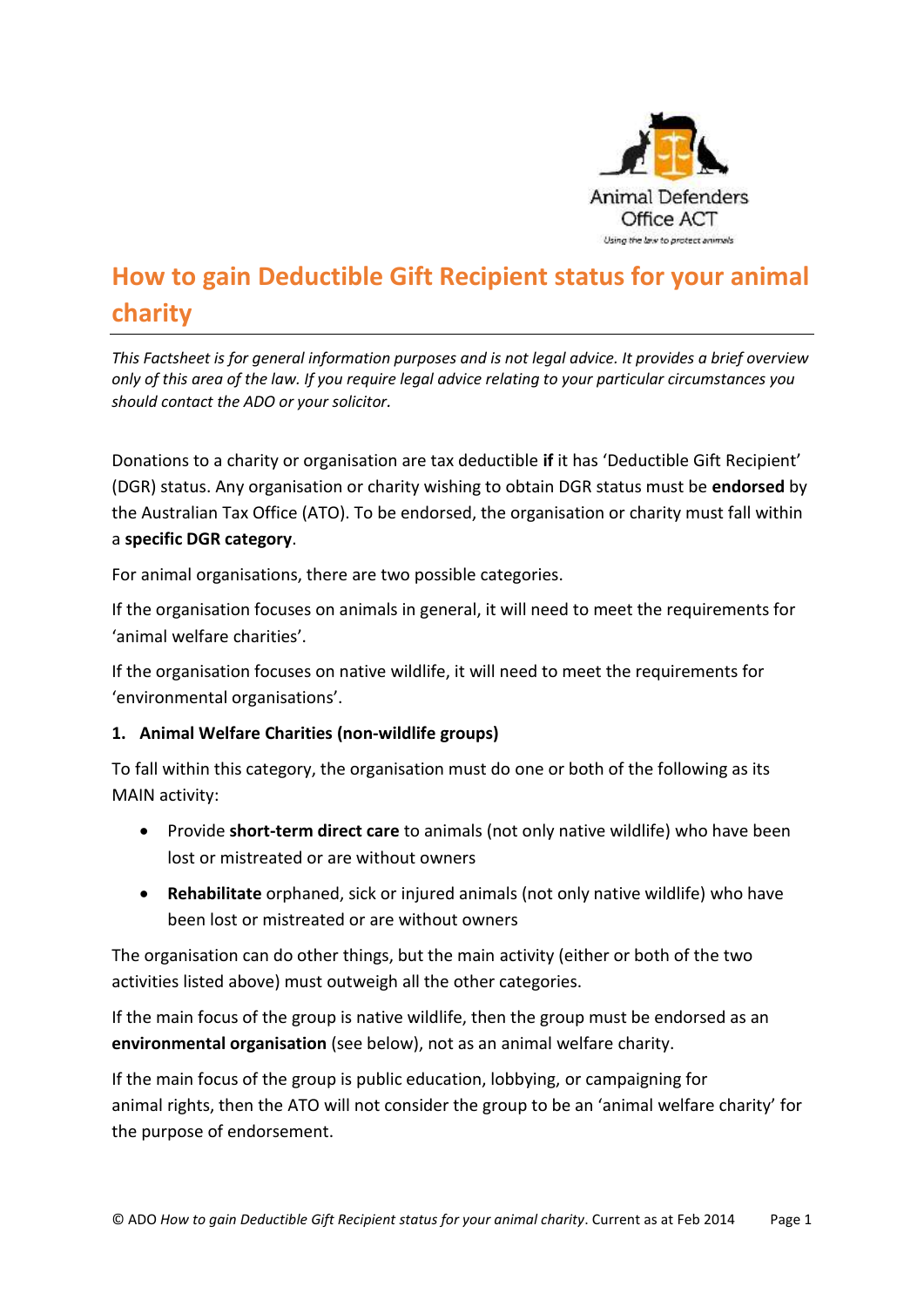## *Implications for animal organisations seeking DGR status as an 'animal welfare charity'*

Your organisation's constitution will need to make clear that the principal focus of the organisation is short-term direct care and/or rehabilitation of animals who have been lost or mistreated or who don't have an owner.

For example, activities such as catching stray cats in order to de-sex them may help demonstrate that an organisation engages in short-term direct care and/or rehabilitation. Such activities would, however, have to be the *main* activity of the organisation. The combination of all other activities the organisation may engage in (such as education or lobbying) would have to be secondary to the short-term direct care and/or rehabilitation activities, and this would have to be clear in the organisation's constitution. The constitution would also need to make clear that the main activity of the organisation is not limited to native wildlife.

If the main activity of your organisation is native wildlife, then it would need to fall within the category of 'environmental organisations' rather than 'animal welfare charities'.

### **2. Environmental Organisations (native wildlife groups)**

To fall within this category, the organisation must be entered on the Register of Environmental Organisations (the Register). The Register is a list of environmental organisations eligible to receive tax deductible donations. The Register is maintained by the Commonwealth Department of the Environment.

To be entered on the Register, an organisation must be a **body corporate** (ie an incorporated association or similar).

A body corporate can be entered on the Register only if it has at least **50 members** who are financial (ie paid up) and entitled to vote at annual general meetings.

To be an 'environmental organisation' the group's **principal purpose** must be:

- the protection and enhancement of the natural environment (or of a significant aspect of the natural environment); or
- the provision of information or education, or the carrying on of research, about the natural environment (or a significant aspect of the natural environment).

The 'natural environment' can include **wildlife and their habitats**.

To show that the organisation's principal purpose is the protection and enhancement of, or education about, the natural environment, these activities must be included in the organisation's objects or goals as part of its constitution (along with other more specific matters).

The organisation must also establish and maintain a **public fund**. It is the public fund that is endorsed as a DGR.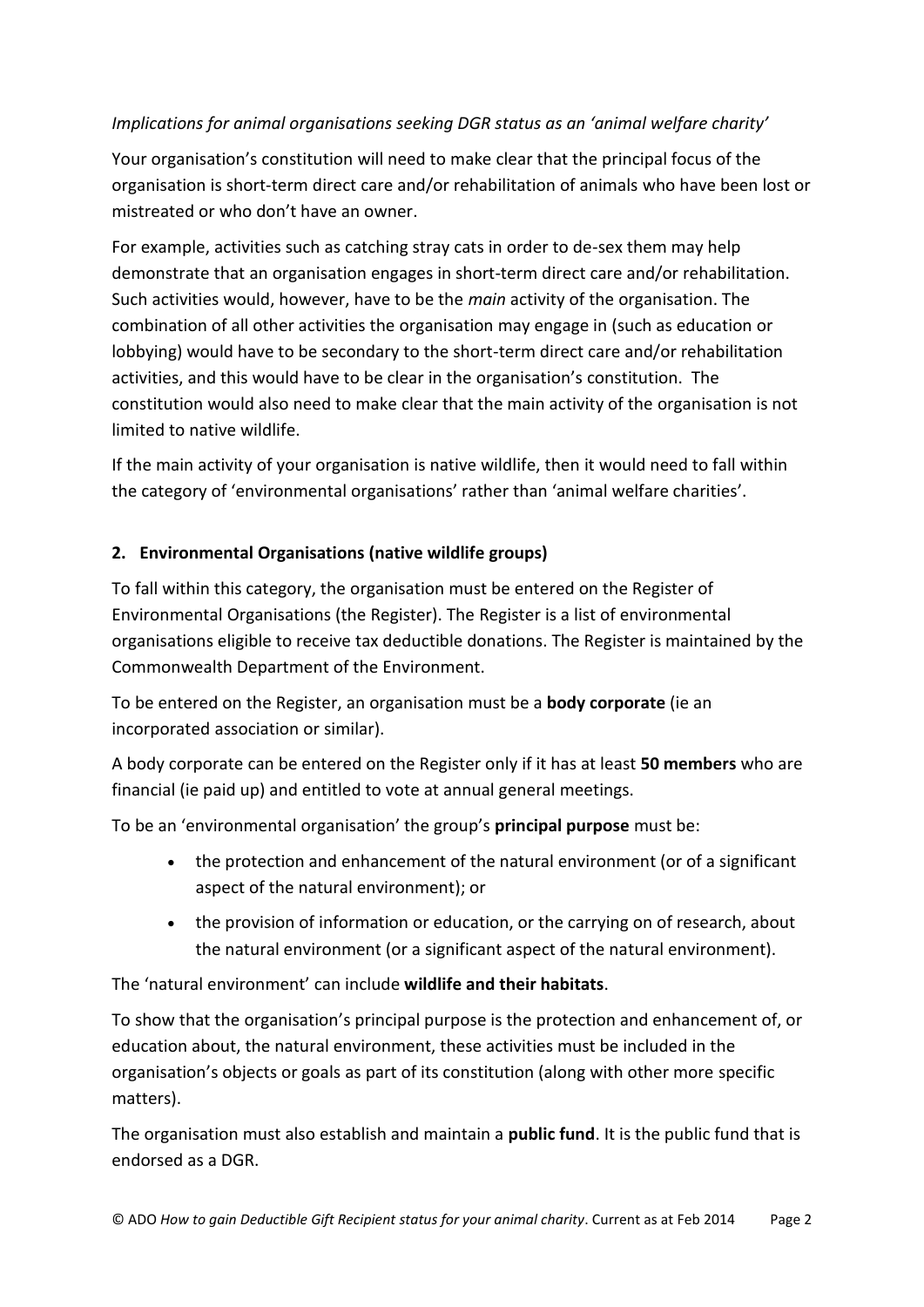A public fund must have:

- its own name;
- its own objects (ie the environmental purpose of the organisation);
- its own management committee;
- its own bank account (separate to the environmental organisation); and
- its own rules.

Further information about the requirements for seeking DGR status as an environmental organisation is available in the Register of Environmental Organisations Guidelines. The Guidelines are available here:<http://goo.gl/Y4xqqz>

Examples of 'wildlife' groups (*and their public funds*) on the Register are:

- Animals Asia Foundation (Australia) Limited (*Animals Asia Fund*)
- Australian Native Dog Conservation Society Limited (*Merigal Dingo Sanctuary Gift Fund*)
- Australian Platypus Conservancy Inc (*Australian Platypus Conservancy Research and Conservation Fund*)
- AWARE Australian Wildlife Assistance Rescue and Education Incorporated (*AWARE Wildlife Fund*)
- Wildcare Queanbeyan Incorporated (*Wildcare Queanbeyan Public Fund*)
- Wildlife Preservation Society of Queensland Ltd (*Wildlife Preservation Society of Queensland Gift Fund*)
- Wildlife Protection Association of Australia Inc (*Wildlife Protection Association of Australia Fund*)
- Wildlife Victoria Inc (*Wildlife Rescue and Rehabilitation Fund*)

### *Implications for animal groups seeking DGR status as an 'environmental organisation'*

Your organisation must focus on wildlife rather than all animals. The organisation's constitution would need to show that its main purpose is the protection and conservation of, or education about, wildlife and its habitat.

Your organisation would also need to establish and maintain a public fund, which would include setting up a separate bank account.

The Register of Environmental Organisations Guidelines contain examples of rules (or 'model clauses') that you would need to include in your constitution before you can be entered on the Register and obtain DGR status. These include model clauses for public funds. You should consider these examples when drafting or amending your organisation's constitution.